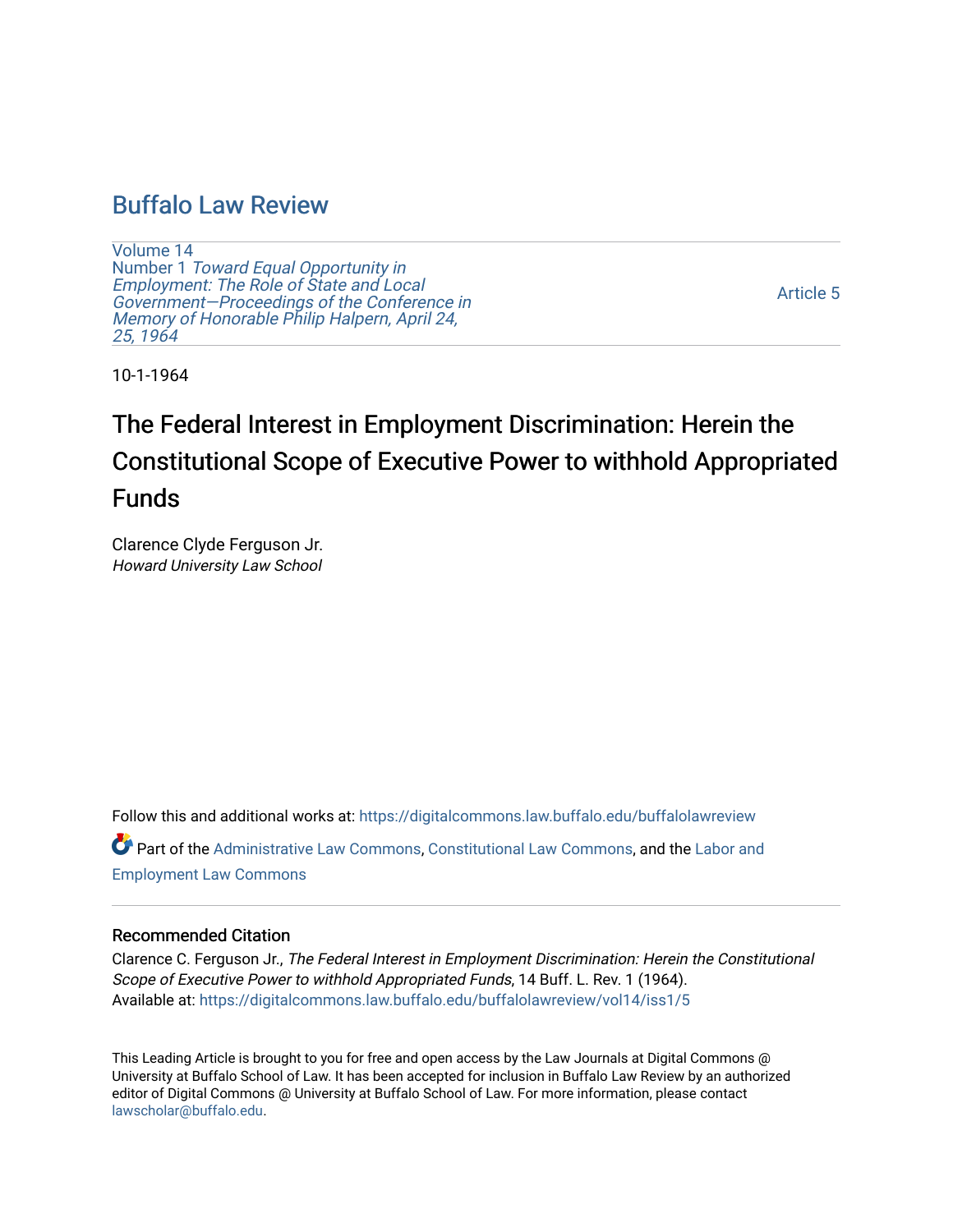# **PART 1: BASIC -QUESTIONS**

# THE FEDERAL **INTEREST IN** EMPLOYMENT DISCRIMINATION: HEREIN THE CONSTITUTIONAL SCOPE OF EXECUTIVE POWER TO WITHHOLD APPROPRIATED FUNDS

#### **CLARENCE CLYDE** FERGUSON, **JR.\***

The proper allocation of governmental power between the states and the central government has, since the birth of the Republic, been the subject of continuing commentary. The topic to which these remarks are addressed continues in the tradition of that commentary. That this symposium is within the mainstream of that tradition is made clear by the very subject matter of this conference. One of the more striking characteristics of non-academic discussions of American federalism problems is the frequency with which race provides both the context and the subject matter of analysis. One need only recall the historical dialogue regarding slavery and the nature of the federal union transpiring from the Constitutional Convention to the Civil War-and its final doctrinal benediction delivered in *Texas v. White*.<sup>1</sup> Even now, public discussion of federalism tends to **bi** provoked by and centered upon considerations which relate predominately to issues of civil rights. Thus, in the grand tradition of American federalism analysis, we are gathered together again to explore the appropriate extent and roles of federal state and local regulation regarding discrimination, based on race, in employment.

Perhaps it might be well to expose at the beginning--expressly-the central theme of these remarks: that is, there is an overriding federal responsibility for both policy declaration and policy implementation in employment discrimination which has been overlooked on the one hand, and, on the other hand, where power has been perceived it has remained for the most part unexercised.

It might be well also to point out that in this context of our present social revolution, there are two major dynamic forces at work. Firstly, there is the continuing drive to eradicate racial discrimination in employment through utilization of the processes of the legal system. Surprisingly, this now dynamic force in the United States has only lately come to be a major factor in the civil rights movement.2 There is another dimension to the struggle against discrimination in employment which is only slowly coming to be recognized. It now seems clear to most perceptive observers that what is truly involved in the civil rights revolution is a fundamental remaking of the entire American society.3 The removal of race as a relevant factor in the employment relation

**<sup>\*</sup>** Dean and Professor of Law, Howard University Law School, Washington, D.C.

<sup>1. 74</sup> U.S. **(7** Wall.) 700 (1868). 2. See **1961** Report of the U.S. Commission on Civil Rights, *Employment;* Pasley, *The Nondiscrimination Clause in Government Contracts,* 43 Va. L. Rev. **837** (1957).

**<sup>3.</sup>** See, e.g., Ferguson, *Civil Rights Legislation 1964: A Study of Constitutional Resources,* 24 Fed. B. J. 102 (1964).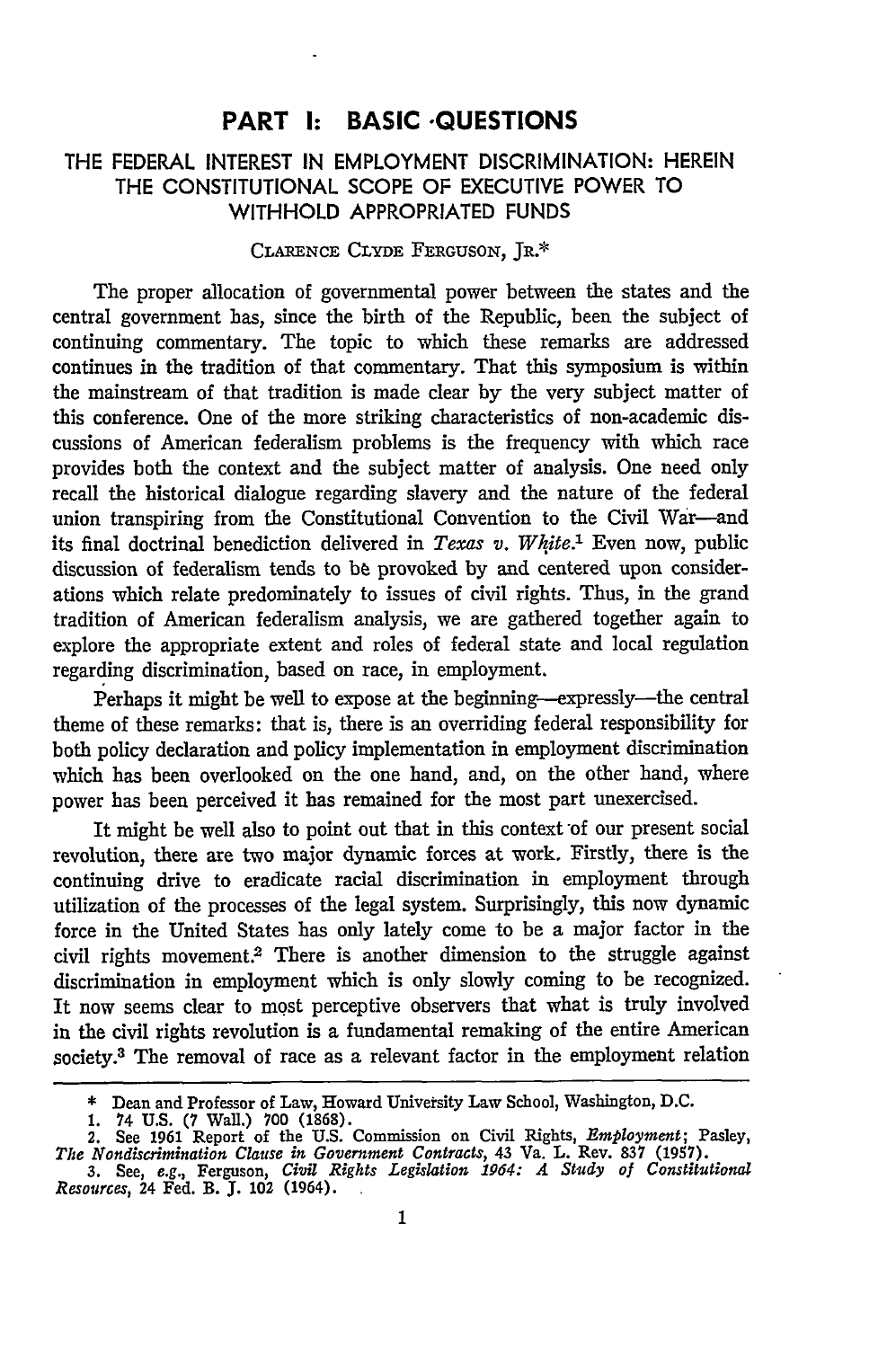must inevitably drastically alter the structure and dynamics of our economic order. And, just as inevitably, fundamental reordering of traditional concepts of federalism will follow. Thus, as has been true in so much of our social history, the necessity for resolving a crisis in racial adjustment in our society generates not only the occasion, but the very mechanisms through which our federal system is reordered.

#### I. THE **DIMENSION OF THE EMPLOYMENT PROBLEM**

The total effect of discrimination in the employment relation is almost impossible to calculate. The statistical profile of the problem tells a dire tale indeed. For the last four years the unemployment rate among adult Negro males has consistently averaged almost twice that of the white adult male.<sup>4</sup> Median money income for nonwhite families and individuals is slightly over half that for whites.<sup>5</sup> In some of the major industrial cities more than one-third of the Negro work force is unemployed.<sup>6</sup> Similar disparities can be projected for almost any statistical criteria.<sup>7</sup>

It is clear, of course, that the mere statement of disparity between white and nonwhite averages and medians is not necessarily the description of the results of discrimination in the employment relation. Certainly, lack of educational opportunity is a contributing cause. Over half the Negro, adult males have less than a grade school education;<sup>8</sup> school dropout rates continue to increase at a time when more and more educational background is demanded. And, increasingly we are reminded that frustration breeds in a social environment based on discriminatory patterns of life and attitudes. Frustration in turn destroys motivation and lowers horizons of aspiration. Yet, few will assert that provision of economic opportunities without regard to racial considerations has perhaps the highest potential for dramatically alleviating the most pressing problems of the current crisis. <sup>10</sup>

What is being lost to our economic system now is indeed impossible to assay. Most reliable estimates are that the dollar cost is of the order of **\$17** to \$20 billion in gross national product every year.<sup>11</sup> We know, however, that the cost of discrimination is much higher. While the impact upon the individual of cyclical and structural unemployment may be no different for members of one minority group than for others-the environment of the nonwhite in the

**10.** See Hays, **A** Southern Moderate Speaks (1959).

11. Council of Economic Advisers Report quoted in Critical Issues Paper (No. 4) 4 (Critical Issues Council 1964).

**<sup>4.</sup> U.S.** Dep't of Labor, Manpower Report of the President and A Report on Manpower **Requirements, Resources, Utilization, and Training 43, 145 (1963). 5. U.S.** Bureau of the Census, Statistical Abstract of the United States **331** (83rd

ed. **1962).**

**<sup>6.</sup>** 1963 Report of the **U.S.** Commission on Civil Rights, *Employment* 83-87.

**<sup>7.</sup>** See, *e.g.,* Ferguson, *A Brief Commentary on Urban Redevelopment and Civil Rights,* **9** How. L.J. **101 (1963). 8.** Notes 4, 5 *supra;* National Urban League, Survey of Unemployment in Selected

Urban League Cities **(1963).**

*<sup>9.</sup> Ibid.*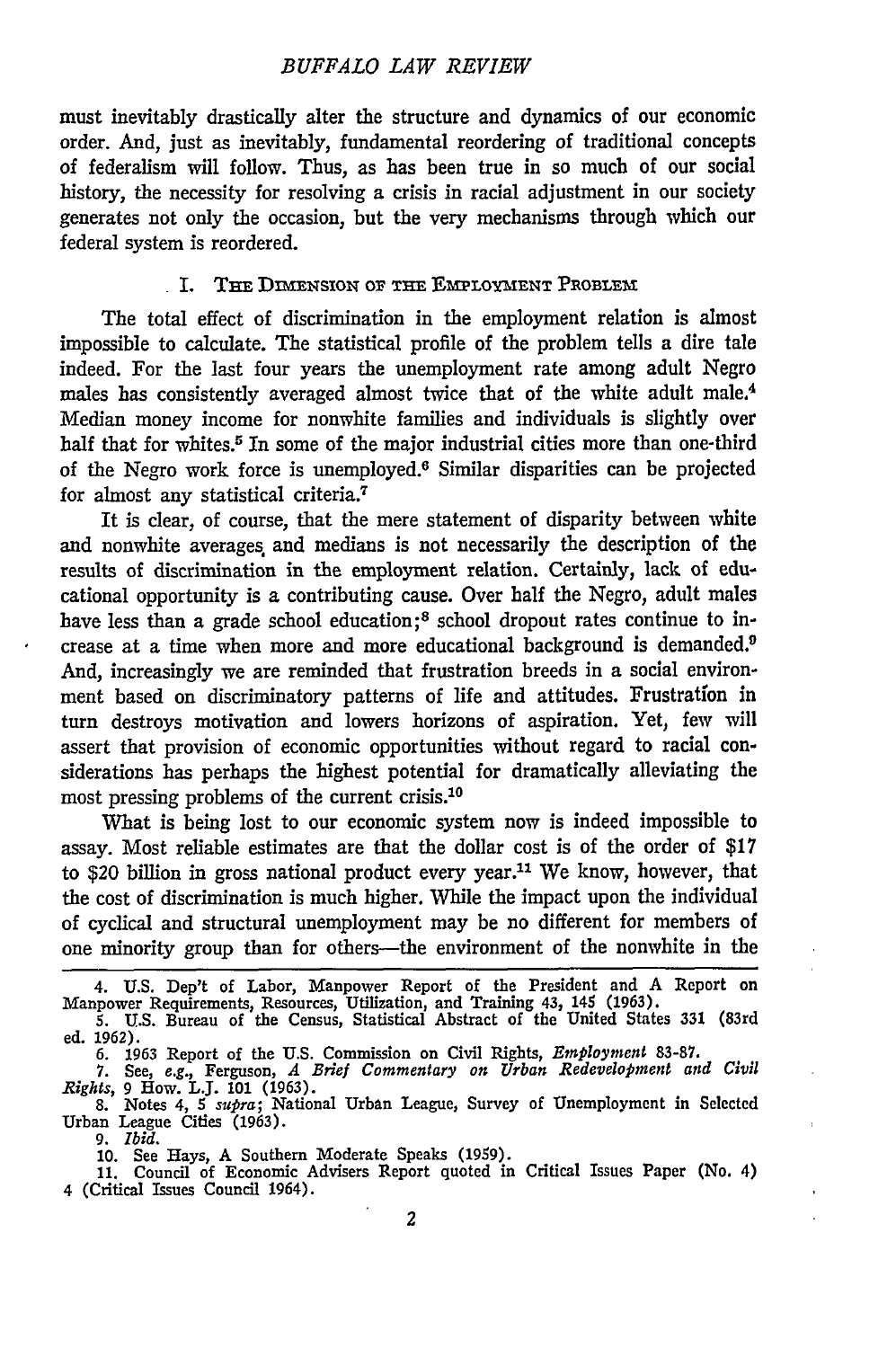United States is such that unemployment and underemployment have a special dimension. Thus, the role of the nonwhite in the economic system in large part may be attributed to discriminatory factors in areas other than in the employment relation. We need not document the proposition, however, that at least one of the major causes of the statistical disparity between the white and nonwhite economic profiles is that of racial discrimination in the employment relation itself.

# II. **THE FREDERAL ROLE IN THE** EMPLOYAENT **RELATION**

The federal government is a major force in the totality of employment relations in the United States. It is itself by far the largest employer in the country.12 It creates and supports millions of employment opportunities through its direct contracting activities and direct grants-in-aid programs.13 The federal government subsidizes a system of public employment offices and is engaged extensively in financing an array of job training programs.<sup>14</sup> It supervises and regulates certain activities of labor unions.<sup>15</sup> Finally, it has a constitutional concern with the flow of interstate commerce-which means substantially any commerce which is more than of a *de minimus* level.16

Attention has been focused on the role of the Court, both in its role as constitutional adjudicator and on its function of policy making in the general area of racial discrimination. Now, attention is focused on Congress and the legislative role in elimination of discrimination in **job** opportunities.17 On this occasion I should like to address the problem of the federal executive-the Office of the President-in eradicating discrimination in federally connected employment. It is recognized that there are two dimensions to the problem of discrimination in such employment. The first is that of removing discriminatory practices and patterns. The second dimension is that of affirmatively taking steps to remove the disabilities created by past deprivation of opportunity. In treating of the proper role of the federal executive our concern is with the first of these dimensions: removing discrimination from federally connected **job** opportunities.

The nature of the federal employment problem can be best grasped by considering the findings of a survey conducted by the Civil Rights Commission for its *1961 Report.* Federal agencies in the five metropolitan areas were asked to count the number of Negro employees in each of three categories of federal employment; to break down their figures to reflect grade levels and **job** descriptions of Classification Act employees; and to indicate the number of Negroes who held supervisory jobs. The major findings reported by the Commission were as follows:

**<sup>12. 1961</sup>** Report of the **U.S.** Commission on **Civil** Rights. *Employment.* **19.**

**<sup>13.</sup>** *Id.* at **55.**

<sup>14.</sup> **•** *Id.* at **99.**

*<sup>15.</sup> Id.* at **127.**

**<sup>16.</sup>** Ferguson, *supra* note **3,** at **115. 17.** Civil Rights Act of **1964,** Title **VII.**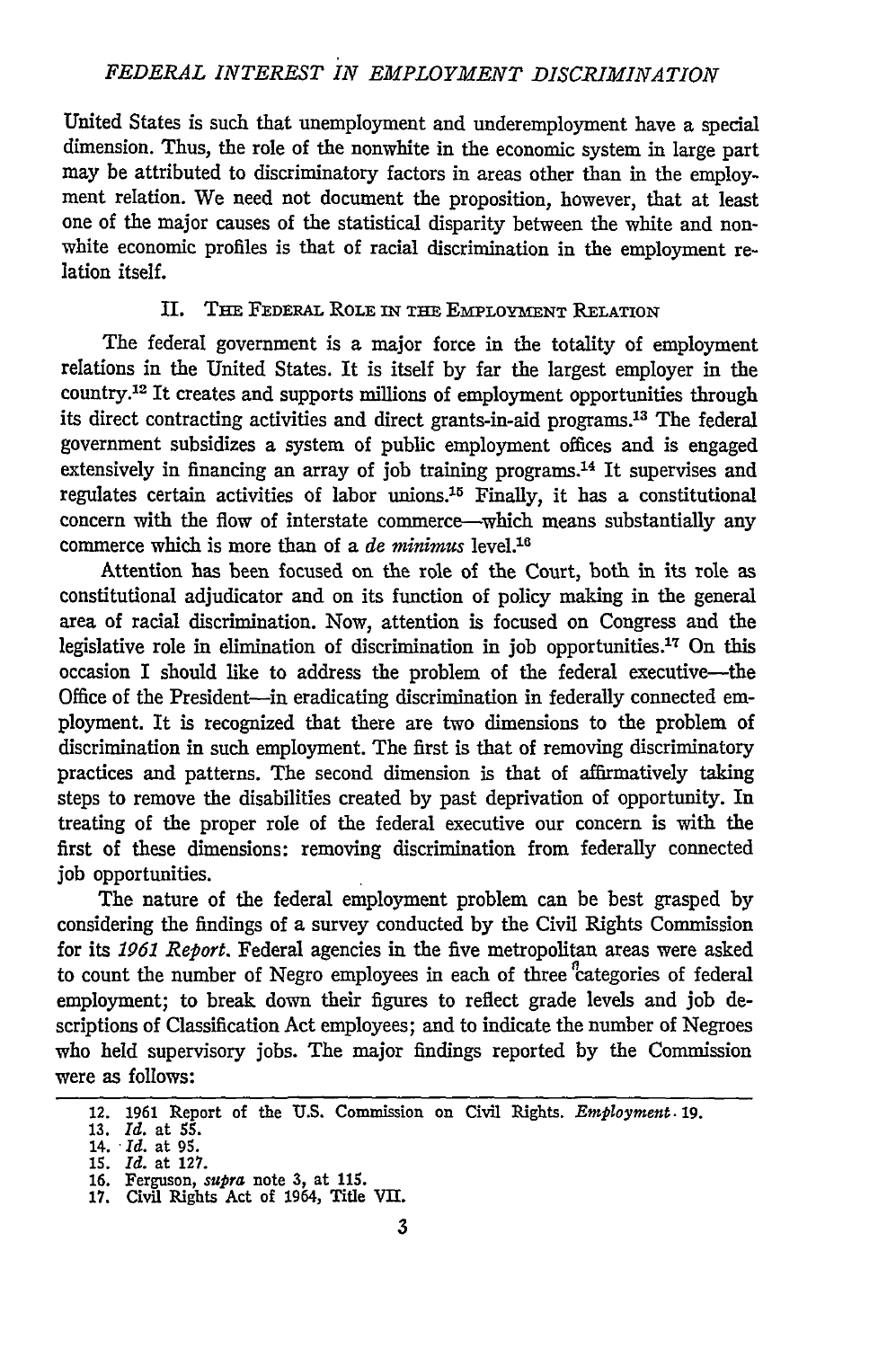- **(1)** In the five cities as a whole, 23.4 percent of federal employees were Negroes; 24.4 percent in Washington, **D.C.; 28.5** percent in Chicago; **17.9** percent in Los Angeles; 18.2 percent in St. Louis; and **15.5** percent in Mobile.
- (2) 42.7 percent of all Negro employees in the five cities were in Classification Act positions; **31.1** percent were in Wage Board positions; and *26.2* percent were in "Other" positions, primarily in the Post Office Department.
- **(3)** Of Negro employees in Classification Act positions, 85.4 percent were in grades **1** through 4; 14.3 percent in grades **5** through **11;** and **0.3** percent in grades 12 through **15.**
- (4) 5.2 percent of the total Negro employees were in supervisory positions.18

This finding speaks for itself. It tends to confirm the allegations that in the most accessible employment opportunity (i.e. most free from discrimination), there is a general confinement of Negroes to the lower paying positions and a general non-presence in supervisory positions.

It should be pointed out that there has been an improvement in this matter since that Commission report.

What then can be the response of the executive based on administrative power?

On March 6, **1961,** Executive Order **10925,19** continuing the policy of the Truman and Eisenhower administrations, established the President's Committee on Equal Employment Opportunity with jurisdiction **". . .** to promote and ensure equal opportunity for all qualified persons, without regard to race, creed, color, or national origin, employed or seeking employment with the Federal Government and on government contracts. . . **."** Part II of the Order, relating to government employment, provides, in part:

SECTION 201. The President's Committee on Equal Employment Opportunity established by this order is directed immediately to scrutinize and study employment practices of the Government of the United States, and to consider and recommend additional affirmative steps which should be taken by executive departments and agencies to realize more fully the national policy of nondiscrimination within the executive branch of the Government.

SEcTION 202. All executive departments and agencies are directed to initiate forthwith studies of current government employment practices within their responsibility. The studies shall be in such form as the Committee may prescribe and shall include statistics on current employment patterns, a review of current procedures, and the recommendation of positive measures for the elimination of any discrimination, direct or indirect, which now exists. Reports and recommendations shall be submitted to the Executive Vice Chairman of the Committee no later than sixty days from the effective date of this order, and the Committee, after considering such reports and recom-

**<sup>18.</sup>** 1961 Report of the **U.S.** Commission on Civil Rights, *Employment* **27. 19. 26** Fed. Reg. **1977 (1961).**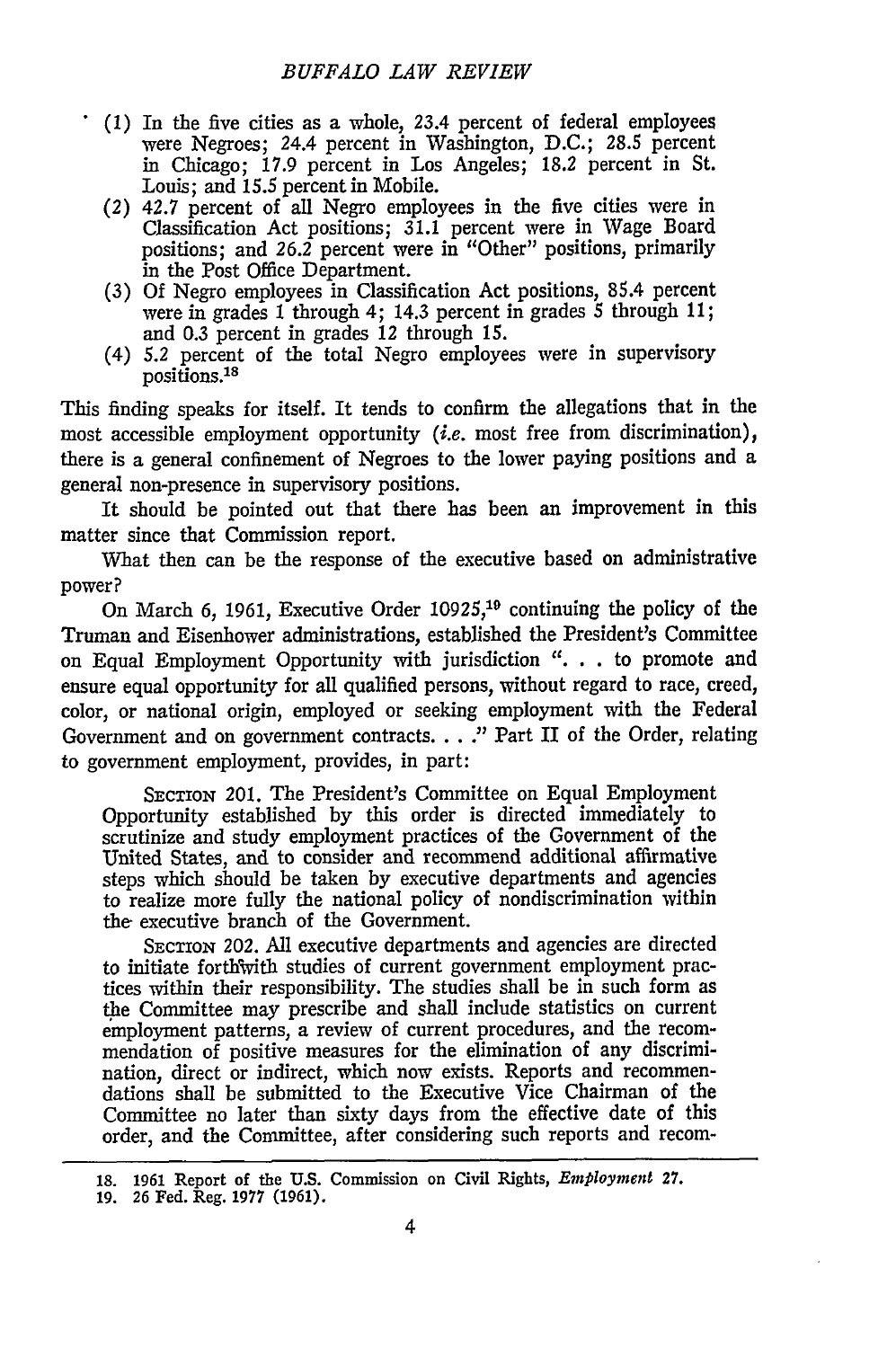mendations, shall report to the President on the current situation and recommend positive measures to accomplish the objectives of this order.

#### *The Office of President as Chief Administrator.*

Among the functional roles of the President is that of chief administrator of the federal establishment.<sup>20</sup> This function of chief administrator derives directly from article II, section 1 of the Constitution providing that "The executive Power shall be vested in a President of the United States **.... ."** There is some question, however, of the extent of the executive power in regard to employees of the so-called independent agencies. In our context the question is whether the Office of the President may take steps to secure compliance with the unquestioned federal policy of nondiscrimination as regards employees of the independent agencies and offices.

Independent agencies have been defined as those "entirely outside any regular executive department" of the federal government.<sup>21</sup> In this, the more usual sense of "independence," the characterization is in contradistinction to the agency within the executive branch of the government.<sup>22</sup> Upon the authorities it is clear that characterization of an agency as independent, as distinct from executive, has proved viable in resolving certain issues in regard to control by the President.<sup>23</sup> It does appear, however, that analysis of the status of an agency as "independent" or otherwise in regard to its function, would be very useful in regard to the power of the President to administer a constitutionally based policy. (The basis of this conclusion is set forth in the following section: *The Office of the President as Chief Executive.)*

Moreover, although the growth of the independent regulatory agency has created what Mr. Justice Jackson called the "fourth branch of government," Congress in establishing such agencies still recognizes three branches only. It consistently creates agencies and commissions within "the executive branch."24 To give to the words "in the executive branch" their plain meaning would lead to the conclusion that the agencies are subject to executive direction in at least their housekeeping functions (administration) even though they are independent of direct presidential supervision in formulation and implementation of regulatory policy. Recent history of the administration of President Kennedy indicates quite clearly that a willingness to remove discriminatory patterns can be vigorously exercised within the context of employment throughout the executive branch.

Few legal problems have arisen in regard to appointments to so-called

<sup>20.</sup> See Corwin, The President: Office and Powers 114-21 (4th rev. ed. 1957).

<sup>21.</sup> Cushman, The Independent Regulatory Commissions 3 (1941).<br>22. Landis, The Administrative Process 111 (1938).<br>23. See, e.g., Humphrey's Executor v. U.S., 295 U.S. 602 (1935) (removal of a<br>Commissioner of the Federal Tra expiration of statutory term); cf. Myers v. U.S., **272** U.S. **52** (1926). 24. E.g., Public Law 85-315, 71 Stat. 634 (1957).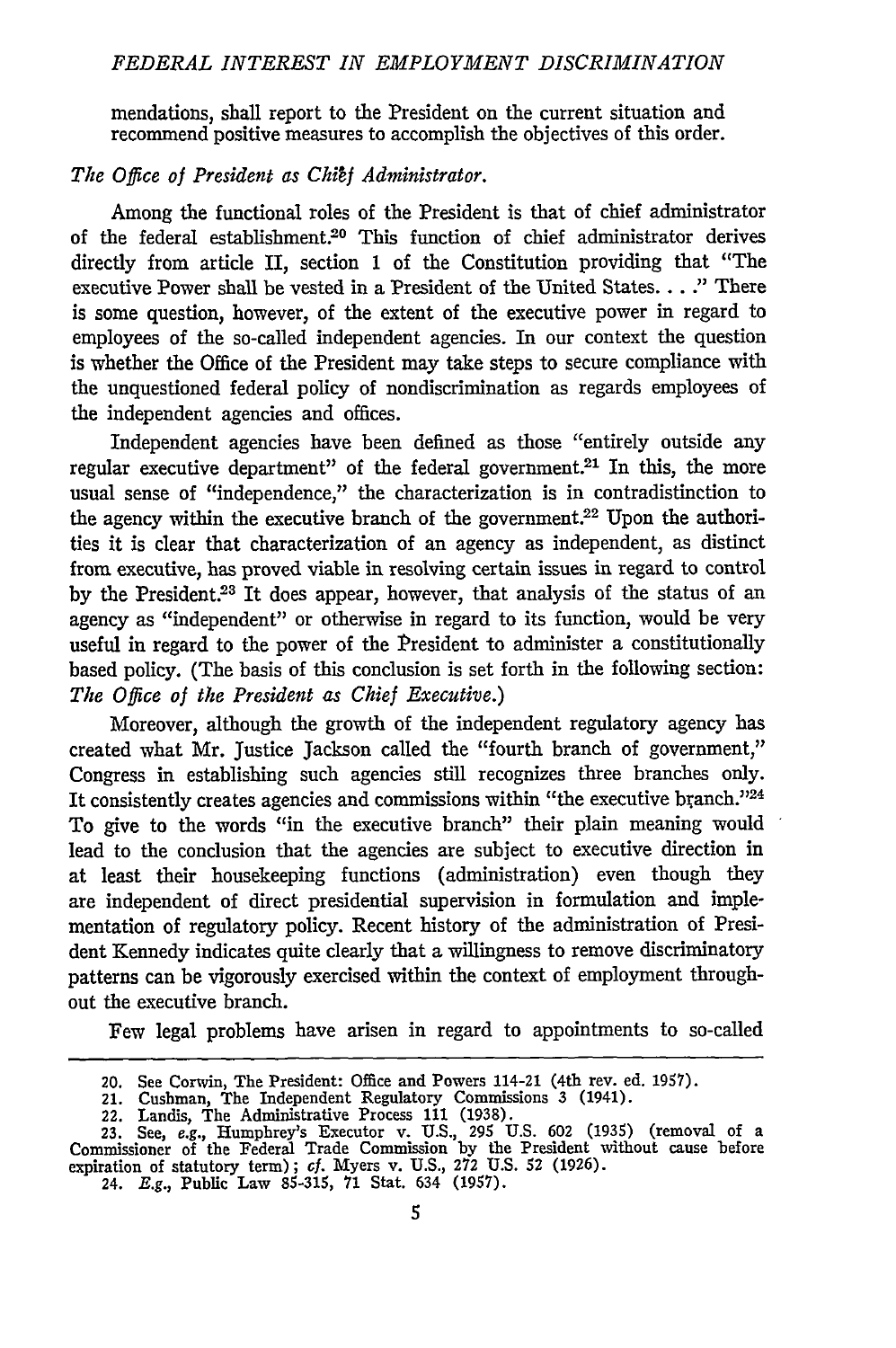exempt positions directly within the administrative establishment. Actually, considerable political advantage has been taken of nonwhite appointments to high positions available to the President.

More difficulty has arisen in regard to federal positions covered either by Civil Service<sup>25</sup> or Postal Service regulations.<sup>26</sup> Two incidents of recent time summarize the kinds of problems involved.

It has been reported that the Corps of Engineers office in Louisiana, had required that if on any appointment under Civil Service a Negro was one of three eligible candidates for the position and, if for any reason the Negro was not appointed, administrative explanation would be required on the appointment of the non-Negro. The second involves the promotion of a Negro supervisor in the Dallas post office, allegedly over the heads of several white eligibles who ranked higher on the list of eligibles.

The problem is, of course, whether in both or either of these instances the result of administrative action was to discriminate in reverse.

In my judgment neither of such cases raises the problem of discrimination in reverse. First, it should be made clear that neither case lies within the main theme of the present analysis: they do not involve removing discriminatory bars. They are in fact examples of administrative techniques designed to assure equal opportunity in situations where prior discriminatory practices would result in continued deprivation. In the first case the issue is the creation of an administrative technique to "police" the administrators. It might be suggested that the reporting device has at least the utility of building into the direct administrative process an awareness and consciousness of the problem of discrimination. As such, it is responsive to one of the basic and fundamental problems of administering norms based on nondiscrimination-how to build into normal work-a-day administration a concern for implementing policy. In this sense, this technique is the same as the reporting requirement in many state administrations imposed after a finding of past discriminatory practices. In our case, it is arguable that past discriminatory practices in the federal establishment are so notorious that official notice might well be taken of themand reporting obligations established immediately. In the second case, a much different problem is raised. Whites seem to be deprived of a legitimate expectation. But, that expectation is in fact based upon prior discrimination. And, to employ equitable doctrine, it is not inequitable to destroy an expectation based upon wrongful treatment of Negro competitors in the past.

In sum, it might be safe to predict that the employment of vigorous, and in some cases imaginative administrative techniques, ultimately resting upon presidential power, will show dramatic changes in direct federal employment. On the other hand, it is clear that many problems surround the "agency" of

<sup>25.</sup> The Pendleton Act (Civil Service Act), 22 Stat. 403 **(1883)** 5 **U.S.C.** §§ **631-58** (1958). **26. 39 U.S.C. §§ 31-219 (1958).**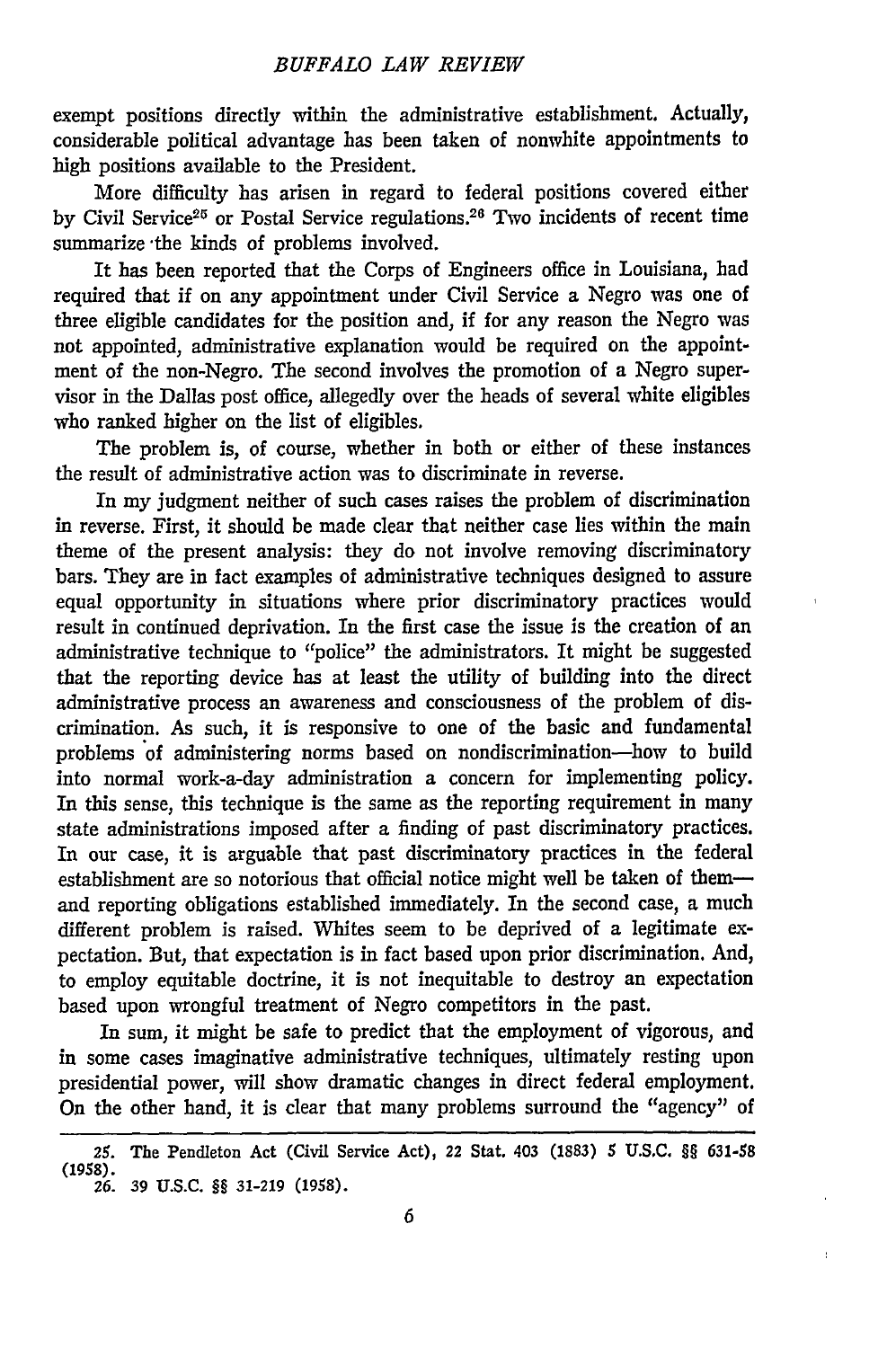the President's Committee as an effective specialized organ within the executive branch.

#### *Executive Power as Chief Executive*

Second only in importance to federal contracts as a mechanism for creating job opportunities is the federal grant-in-aid.<sup>27</sup> These grants are made to state and local governmental units and public agencies, to public institutions and to private nonprofit organizations.<sup>28</sup> It is in regard to these programs of some 155 kinds29 that the greatest inroads have been made in traditional concepts .of federalism. And, it is as to these programs and their secondarily generated job opportunities that executive power is at its maximum. Ultimately, the power to assure equal opportunity in these programs rests upon the executive power to see to the faithful execution of the Constitution. And, experience here indicates that the most effective administrative technique is the threat to withhold previously appropriated funds. It is to the constitutional basis of this power that the following analysis is directed.

The power to appropriate federal funds is vested in Congress.<sup>30</sup> Congress not only has such constitutional power of appropriation but can attach limiting conditions to the expenditure. But it is clear that Congress cannot attach an unconstitutional condition to an appropriation.<sup>31</sup> In *U.S. v. Lovett*,<sup>32</sup> the Supreme Court held that a condition attached to an appropriation prohibiting expenditure of funds to pay salaries of certain individuals was an unconstitutional bill of attainder. The principle is well settled that exercises of congressional power are limited by the Constitution.<sup>33</sup>

Section 8 of article I of the United States Constitution grants to Congress the **"..** . Power To lay and collect Taxes ... and provide for the ...general Welfare **. . ."** The federal government, like state governments, must exercise its powers to distribute funds, as well as its other powers, **". . .** so as not to discriminate between [its citizens] except upon some reasonable differentiation fairly related to the object of regulation."34

It has been squarely held that governmentally required or permitted racial segregation **".. .** is not reasonably related to any proper governmental objective. **. . ."3** To the same extent that the equal protection clause of the fourteenth amendment has been held to prohibit discrimination based upon race where a state is involved, the due process clause of the fifth amendment

**<sup>27.</sup> U.S.** Bureau **of** the Budget, Special Analysis of **Federal** Aid to State and Local Governments **in 1962** Budget 3-4 **(1962). 28. 1961** Report **of** the **U.S.** Commission on Civil Rights, *Employment* 81-93.

<sup>29.</sup> Ibid.<br>30. U.S. Const. art. I, § 8.<br>31. U.S. v. Lovett, 328 U.S. 303 (1946).<br>33. Marbury v. Madison, 5 U.S. (1 Cranch) 137 (1803).<br>34. Railway Express Agency, Inc. v. New York, 336 U.S. 106, 112 (1949) (Jackson, J., concurring opinion.)

<sup>35.</sup> Bolling v. Sharpe, 347 U.S. 497, **500** (1954).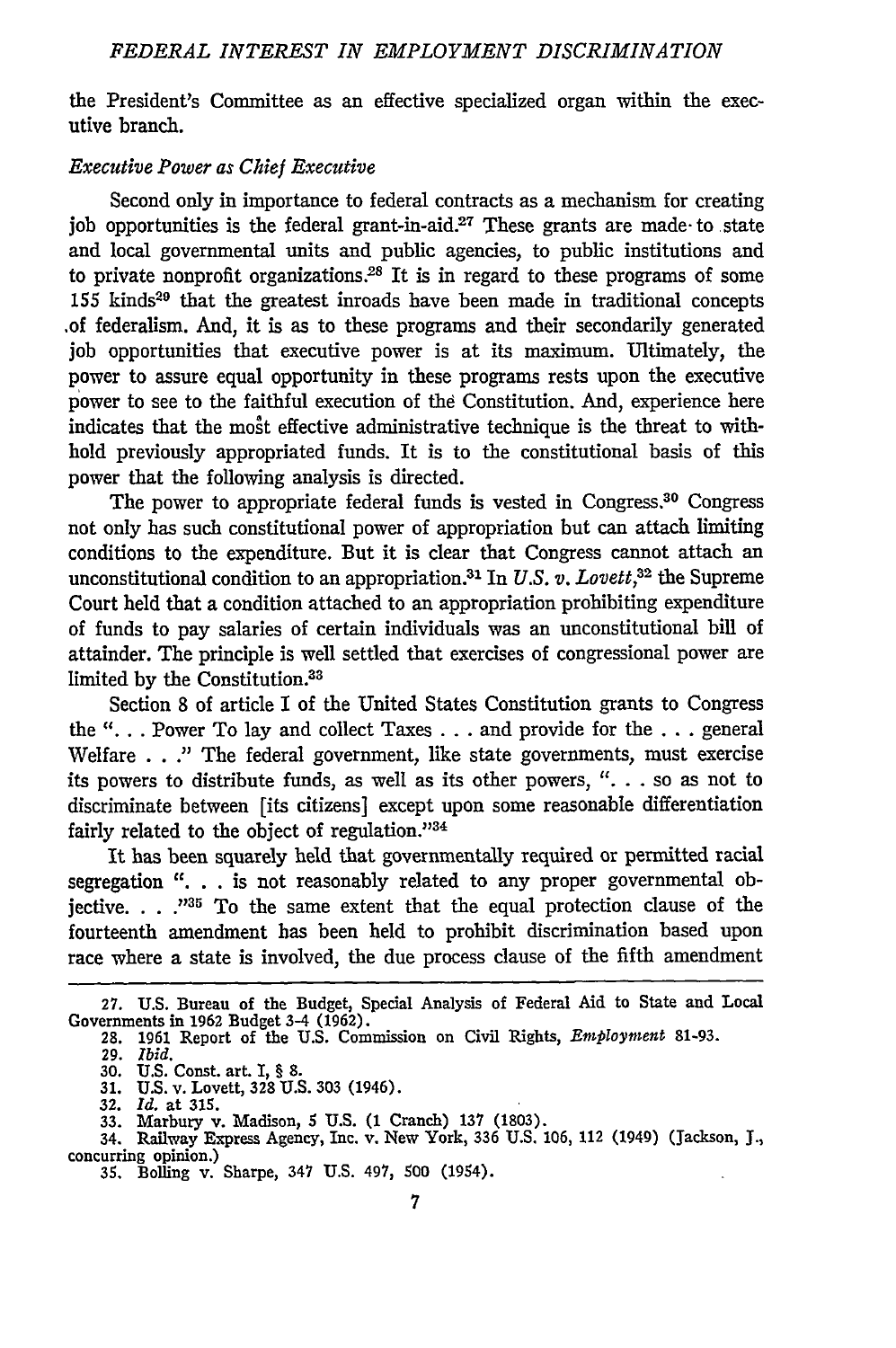prohibits discrimination where the federal government is so involved.<sup>30</sup> Thus, the federal government is prohibited from expending its funds in the support of racial segregation in its own projects, activities and programs under the due process clause of the fifth amendment.

The adherence by the federal government to the policy of nondiscrimination in its own activities, while at the same time financing racial discrimination by supporting state conducted projects and activities where such practices are maintained is an obvious inconsistency. The issue raised by this inconsistency is whether the congressional appropriation and subsequent executive expenditure of federal funds are federal activities exempt from the limitations implicit within the due process clauise of the fifth amendment merely because the government is one step removed from the forbidden activity. The applicable principle of law has been succinctly stated by Justice Frankfurter:

Congress may withhold all sorts of facilities for a better life but if it affords them it cannot make them available in an obviously arbitrary  $way \ldots$ ."<sup>37</sup>

Examination of cases in which this principle has been applied as a limitation on expenditure of state funds under the equal protection clause of the fourteenth amendment demonstrates that the due process clause of the fifth amendment necessarily prohibits *support* by the federal government to racially segregated state conducted projects, activities and programs.

In a series of cases it has been held that where state funds have been used to purchase, build, operate, or lease for operation public facilities, the equal protection clause of the fourteenth amendment requires that those facilities be available on a nondiscriminatory basis.<sup>38</sup> Clearly for the federal government to furnish funds to the states to underwrite the cost of similar activities in a racially segregated manner would result in that Government's sanctioning discriminatory practices which, under the Bolling formulation, the federal government could not itself conduct without contravening the prohibitions of the fifth amendment's due process clause. That the federal government cannot escape its constitutional limitations by furnishing the ways and means for a private individual, corporation or state to discriminate against its own citizens is clearly indicated by the Supreme Court's denouncement of such practice by a state under the fourteenth amendment. In *Burton,* the state leased a public restaurant facility to a corporation which excluded Negroes solely because of their race. In holding that the restaurant was subject to the

**<sup>36.</sup>** *Id.* at 499. 37. American Communications Ass'n v. Douds, 339 **U.S. 382,** 417 **(1950)** (separate opinion.)

**<sup>38.</sup>** For cases relating to state owned facilities, see, *e.g.,* Muir v. Louisville Park Theatrical Ass'n, 347 **U.S. 971** (1954) (per curiam) (city park facilities); Gayle **v.** Browder, **352 U.S. 903** (1956) (per curiam) (buses operated on city streets.) For cases relating to facilities leased from the state, see, **e.g.,** Burton v. Wilmington Parking Authority, **365 U.S. 715** (1961) (restaurant); Turner v. City of Memphis, 369 **U.S. 350 (1962)** (restaurant in airport.)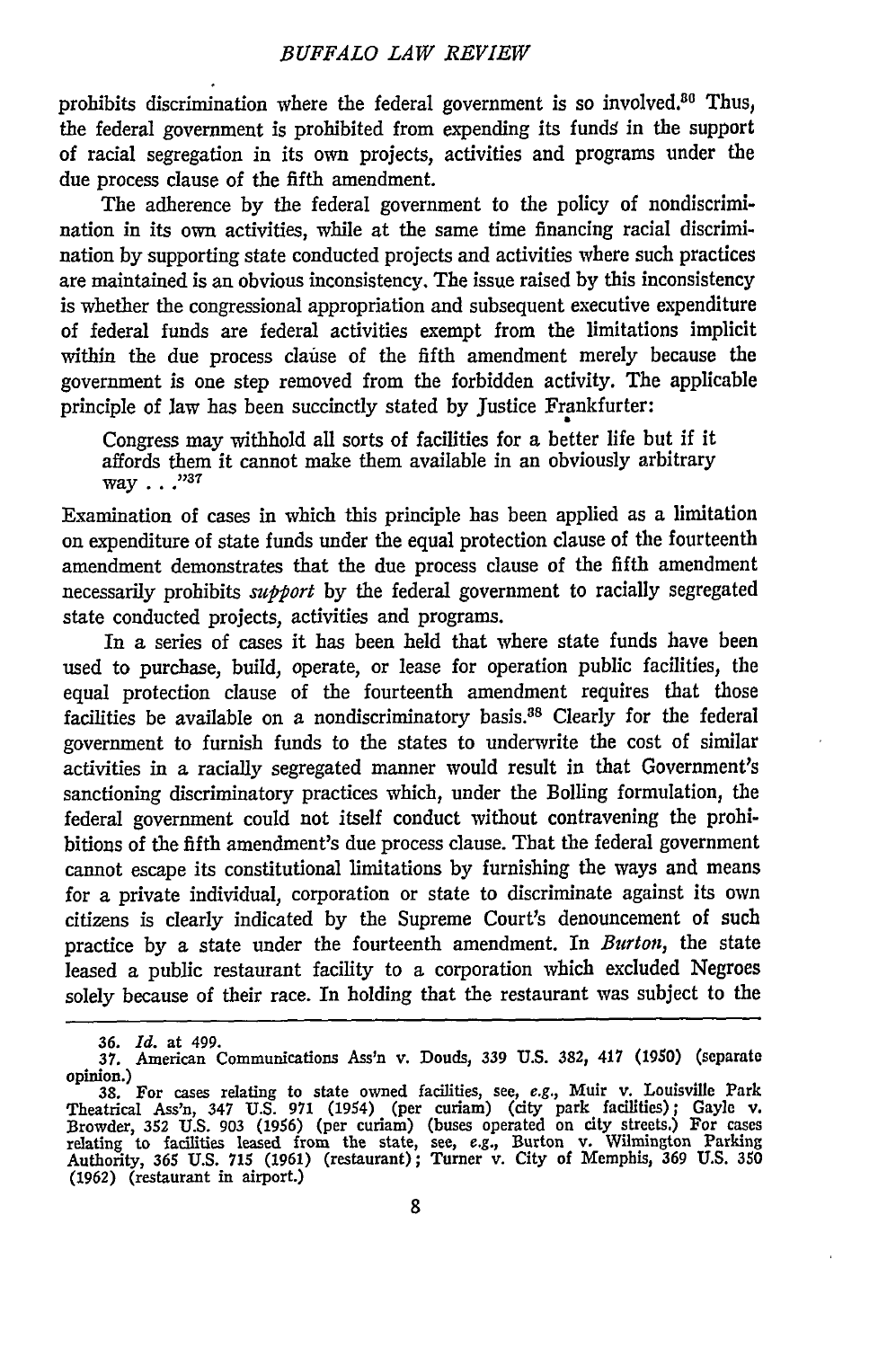strictures of the fourteenth amendment, the Court noted that in its lease the state could have expressly forbidden racial discrimination, and then went on to say:

But no State may effectively abdicate its responsibilities by either ignoring them or by merely failing to discharge them whatever the motive may be. It is of no consolation to an individual denied the equal protection of the laws that it was done in good faith **....** By its inaction, the Authority, and through it the State, has not only made itself a party to the refusal of service, but has elected to place its power, property and prestige behind the admitted discrimination.<sup>39</sup>

Surely the due process clause of the fifth amendment does not require less where the federal government plays a vital role in the support of racial segregation. Thus, the proscriptions of the fifth amendment are as binding on the federal government itself as on the grantees of federal funds.

The scope of due process limitation upon the power of the federal government is clearly laid down in *Cooper v. Aaron.*

State support of segregated schools through any arrangement, management, funds, or property cannot be squared with the Amendment's command that no State shall deny to any person within its jurisdiction the equal protection of the laws. The right of a student not to be segregated on racial grounds in schools so maintained is indeed so fundamental and pervasive that it is embraced in the concept of due process of law. *Bolling v. Sharpe*, 347 U.S. 497.40

The President's duty to faithfully execute the laws is not limited solely to acts of Congress or treaties made pursuant to the Constitution, but includes "the rights, duties and obligations growing out of the Constitution itself, **. . .** and all the protection implied by the nature of the Government under the Constitution."<sup>41</sup> In the words of Professor Corwin, " 'that the President is entitled to claim broad powers under his duty to take care that the laws be faithfully executed' has been demonstrated many times in our history."<sup>42</sup>

The expenditure of federal funds (as distinct from the appropriation) is an executive function. In the words of Corwin, The Constitution

**\*..** assumes that expenditure is primarily an executive function, and conversely that the participation of the legislative branch is essentially for the purpose simply of setting bounds to executive discretion-a theory confirmed by early practice under the Constitution.<sup>43</sup>

The exercise of executive powers is no less subject to the limitations of the Constitution than the exercise of legislative or judicial powers.<sup>44</sup>

**<sup>39.</sup>** Burton v. Wilmington Parking Authority, *id.* at 725.

<sup>40. 358</sup> U.S. **1,** 19 (1958).

<sup>41.</sup> Cunningham v. Neagle, 135 U.S. 1, 64 (1890). 42. Corwin, The President: Office and Powers--(4th rev. ed. 1957). 43. *Id.* at **127-28.** 44. Youngstown Sheet & Tube Co. v. Sawyer, 343 U.S. **579** (1952).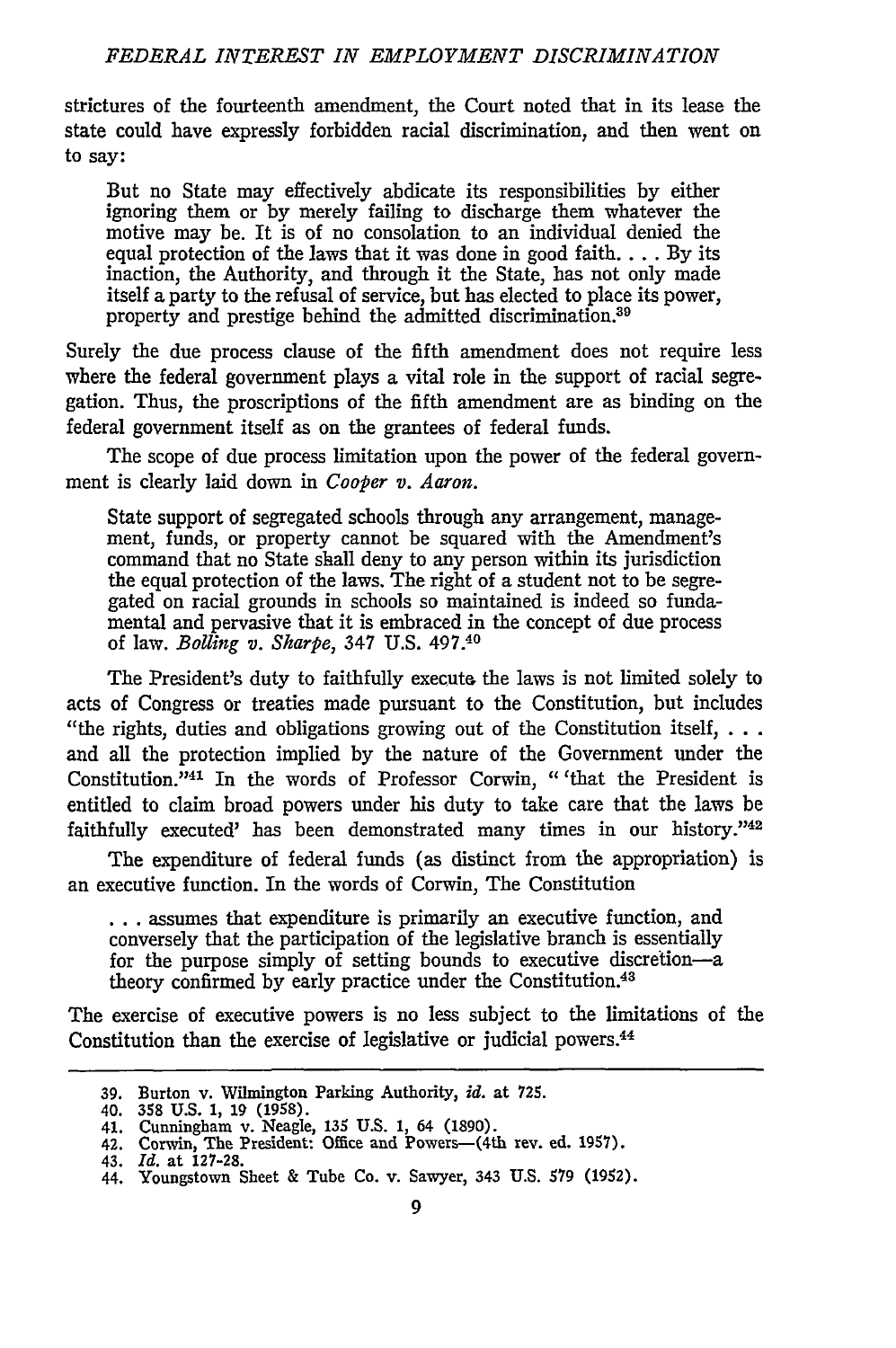#### *Executive Power Where Congress is Silent.*

The power of the President, pursuant to his constitutional duty, to direct appropriate rule making exercises by executive and independent agencies has been exercised on many occasions. On the most recent occasions, the power was exercised expressly to require the eradication of discriminatory practices in areas of responsibility posited with particular agencies under statutes devoid of antidiscrimination provisions. It has been concluded on this basis that:

The lack of serious challenge to the exercise of this authority by four Presidents in nine executive orders over twenty years lends support to presidential power to prescribe nondiscrimination, at least until Congress acts.<sup>45</sup>

It should be noted that there is no express statutory authorization for this exercise of Presidential power. The absence of such authorization amply serves again to illustrate that the duty of the President under the Constitution is broader than simply the fulfilling of the will of Congress as reflected in congressional enactments. As the Supreme Court held in *Cunningham v. Neagle,46* the duty of the President is not limited solely to acts of Congress or treaties made pursuant to the Constitution, but includes "the rights, duties and obligations growing out of the Constitution itself  $\ldots$  and all the protection implied by the nature of the Government under the Constitution."

# *Executive Power Where Congress Requires Federal Support of Discrimination.*

A definite issue of course would be raised where there is an express congressional direction to the President to administer a statute in an unconstitutional manner. In that event, absent a binding determination by the Supreme Court, the President is obligated to refuse execution of laws of Congress which in his judgment are in violation of the Constitution if such congressional acts are administered in accordance with congressional direction.

The question at this point is whether the President, relying expressly upon his duty to "take care that the Laws be faithfully executed" (United States Constitution article II, section 3) can refuse to administer an act of Congress on the ground that he believes the administration of the Act would result in racial discrimination supported by federal funds, and, consequently, that it violates the fifth amendment of the Constitution, and thus the act as so applied and administered was not "made in Pursuance thereof."47 It appears to be wholly erroneous to assert that:

[I]t is not the responsibility of the Executive to pass upon the constitutionality of statutes enacted by Congress, once they have been finally approved by the President.

<sup>45.</sup> Speck, *Enforcement of Nondiscrimination Requirements for Government Contract Work,* **63** Colum. L. Rev. 243, 245-46 **(1963).** 46. **135 U.S. 1 (1890).**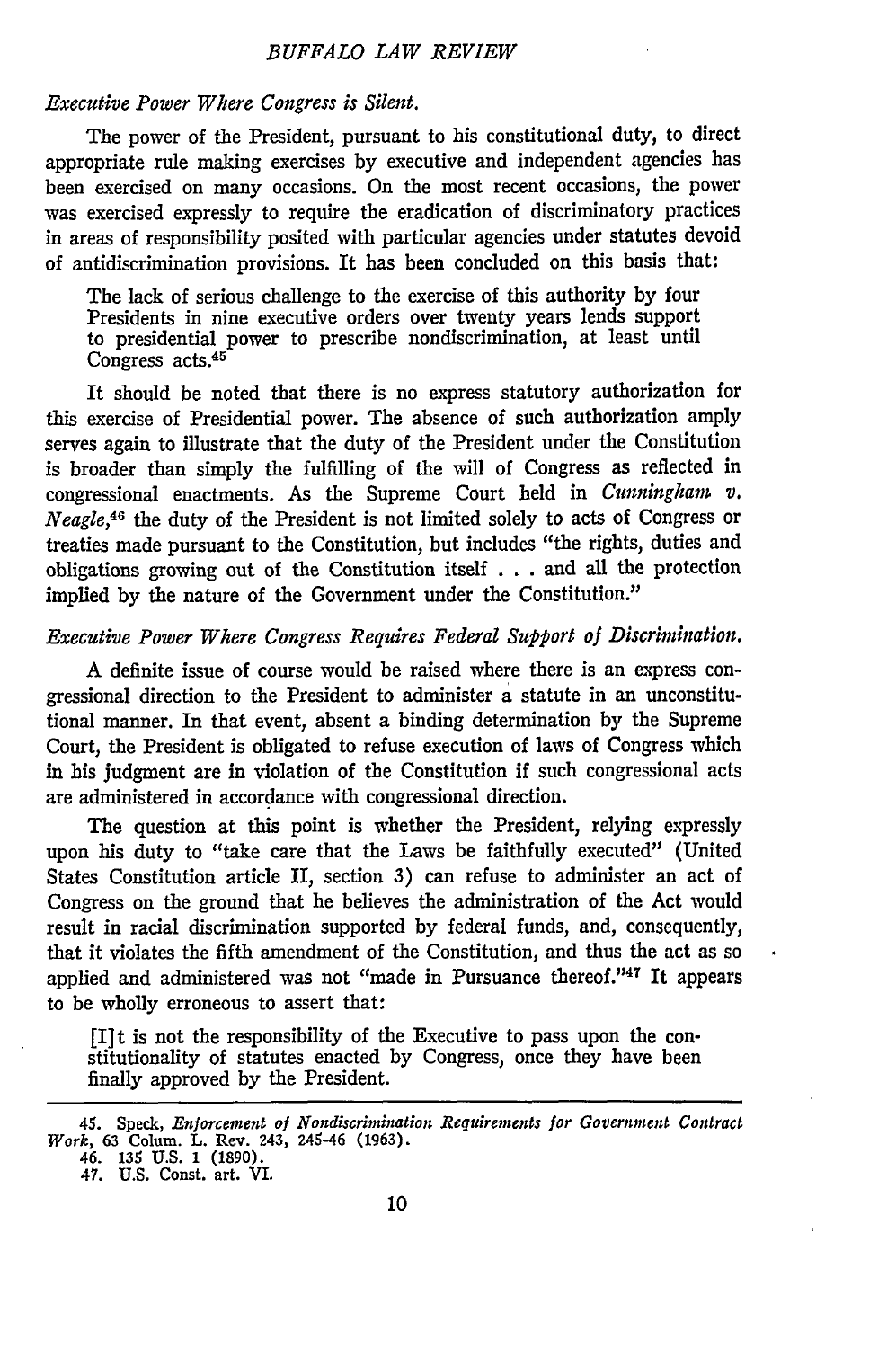#### *FEDERAL INTEREST IN EMPLOYMENT DISCRIMINATION ,*

Mr. Justice Story, in his *Commentaries on the Constitution4 <sup>8</sup>*has provided us with what is perhaps the best articulated assertion of a broad power in the President to refuse to carry out a legislative mandate which he believes to violate the Constitution. In laying the groundwork for a discussion of **why** the Supreme Court is the final arbiter with respect to constitutional questions, Dean Story made the following observations:

The Constitution, contemplating the grant of limited powers, and distributing them among various functionaries, **. . .** whenever any question arises as to the exercise of any power **by** any of these functionaries under the State or Federal Government, it is of necessity that such functionaries must, in the first instance, decide upon the constitutionality of the exercise of such powers **....** The officers of each of these departments [executive, legislative and judicial] are equally bound **by** their oaths of office to support the Constitution of the United States, and are therefore conscientiously bound to abstain from all acts which are inconsistent with **it. . . .**If, for instance, the President is required to do any act, he is not only authorized but required to decide for himself, whether, consistently with his constitutional duties, he can do the act.49

In contrast to some arguments in support of the same conclusion,  $50$  Story makes it clear that in his eye the President's duty to decide constitutional questions is limited to cases "not hitherto settled **by** any proper authority," and that a decision **by** the Supreme Court with respect to the matter in issue would be binding on the President.<sup>51</sup> Counsel for President Johnson in his impeachment proceedings made'an argument similar to that of Story in defending President Johnson's refusal to comply with the Tenure of Office Act of **1867** on the ground that it was unconstitutional, but added the additional limitation that the situation be such that only **by** a refusal to act could the President raise a justiciable issue.<sup>52</sup>

Stated in this form, the argument is not that the position of the President is superior to that of Congress, but only that each of the two branches of the Government owes a duty to obey the Constitution and that the opportunities to act in the light of his duty will occur at different times because of the separate role each has in dealing with matters of national concern. Thus Congress may refuse to enact a law recommended **by** the President, because of a belief that the law would be unconstitutional, and thus to a certain extent appear responsible for frustrating the aims of the President. The President, on the other hand, when it comes time to execute a law of Congress may refuse to do so

<sup>48.</sup> **1** Commentaries on the Constitution of the United States (4th ed. **1873).**

<sup>49.</sup> *Id.* at 264-65.

*S0.* **R,g.,** Meigs, *The Independence of the Departments of Government,* **23** Am. L. Rev. 594 **(1889).**

<sup>51.</sup> See 1 Commentaries 265.<br>52. Curtis, Argument on Behalf of President Johnson in Impeachment Proceedings Cong. Globe (Supp.), 40th Cong., **2d** Sess. **126-127 (1868),** quoted in **1** Freund, Sutherland, Howe **&** Brown, Constitutional Law **18-19 (2d** ed. **1961).** See also Story, **1** Commentaries *op. cit. supra* note 48, at **266-67.**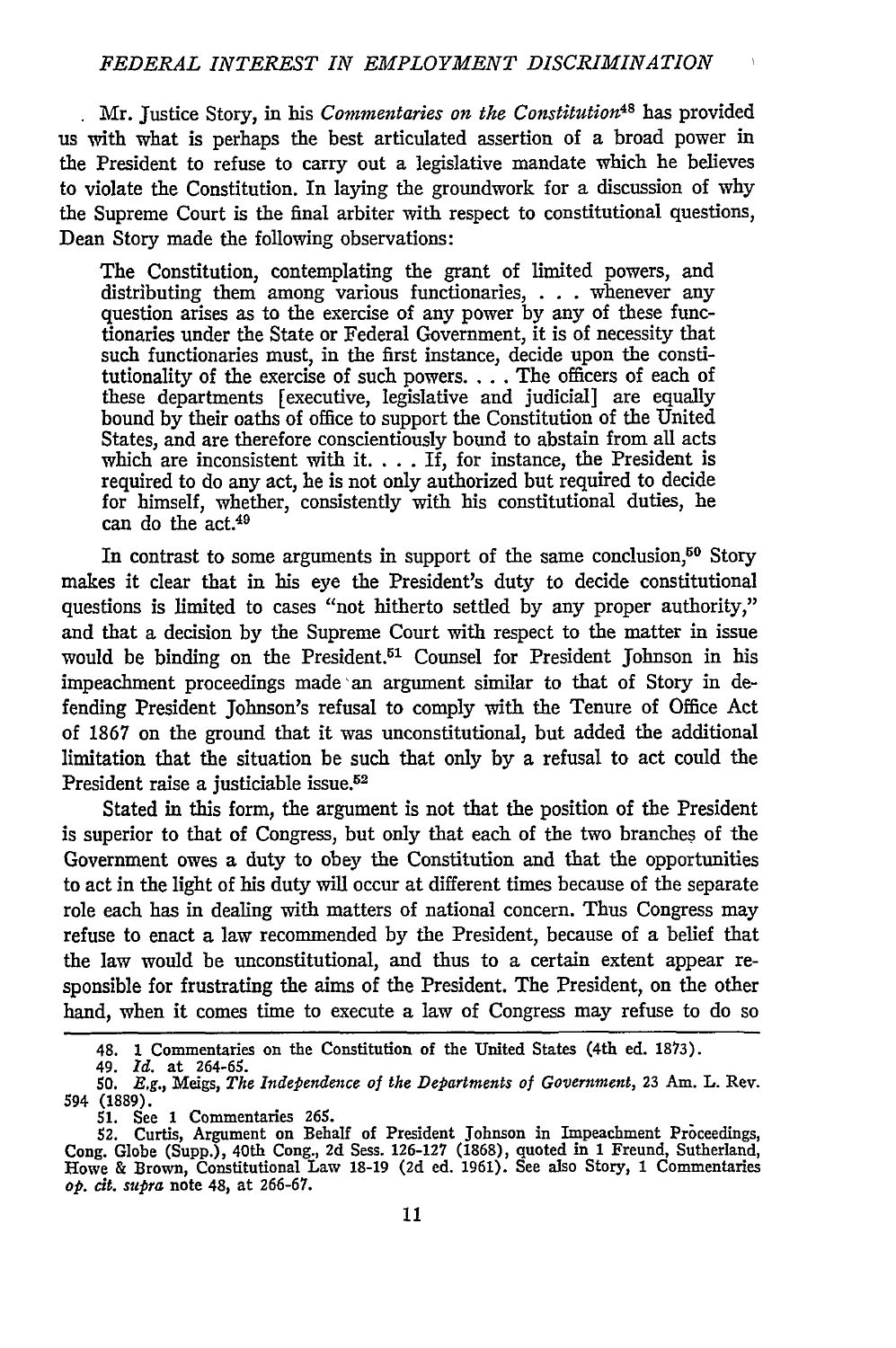because of his belief that the law is unconstitutional. It should be noted that the duty to ascertain constitutionality is an executive duty required by the Constitution itself. Subordinate executive and administrative officials are not directed to "take Care that the Laws be faithfully executed" as is the President. On occasion, however, the courts have recognized that such subordinated administrators may determine the constitutionality of an enactment they are required to administer.<sup>53</sup> In *Little Rock & Fort Smith Ry. v. Worthen*,<sup>54</sup> the Court set forth the reasons why subordinate executive and administrative officials ordinarily are not permitted to determine the constitutionality of statutes they are administering. In a decision which vindicated the action of a state board of railroad commissioners in disregarding, on constitutional grounds, a legislative exemption of certain railroad property from taxation, the Court commented:

It may not be a wise thing, as a rule, for subordinate executive or ministerial officers to undertake to pass upon the constitutionality of legislation prescribing their duties, and to disregard it if in their judgment it is invalid. This may be a hazardous proceeding to themselves, and productive of great inconvenience to the public but still the determination of the judicial tribunals can alone settle the legality of their action. <sup>55</sup>

Both the President and Congress of course must obey the decisions of the Supreme Court. But, absent such a decision, the President must firstly address himself to the constitutionality of his administration of congressionally approved programs.<sup>56</sup>

#### *Executive Power Where Congress Prohibits Federal Support of Discrimination.*

On the other hand, if Congress enacts a nondiscriminatory provision, no problems whatsoever as to the extent of executive power would be raised. Here, in the words of Mr. Justice Jackson in *Youngstown Sheet & Tube,"7* the executive power is at its maximum.

When the President acts pursuant to an express or implied authorization of Congress, his authority is at its maximum, for it includes all that he possesses in his own right plus all that Congress can delegate. In these circumstances, and in these only, may he be said (for what it may be worth), to personify the federal sovereignty. If his act is held unconstitutional under these circumstances, it usually means that the Federal Government as an undivided whole lacks power.<sup>58</sup>

The President's Executive Order regarding equal opportunity in housing stands as ample precedent for the exercise of executive power to assure admin-

**<sup>53.</sup>** *E.g.,* Little Rock & Fort Smith Ry. v. Worthen, 120 **U.S. 97 (1887).**

<sup>54.</sup> *Ibid.* 55. *Id.* at 101.

<sup>56.</sup> *Cf.* Marbury v. Madison, 5 U.S. (1 Cranch) 137 (1803).

<sup>57. 343</sup> U.S. 579 (1952). 58. *Id.* at 635.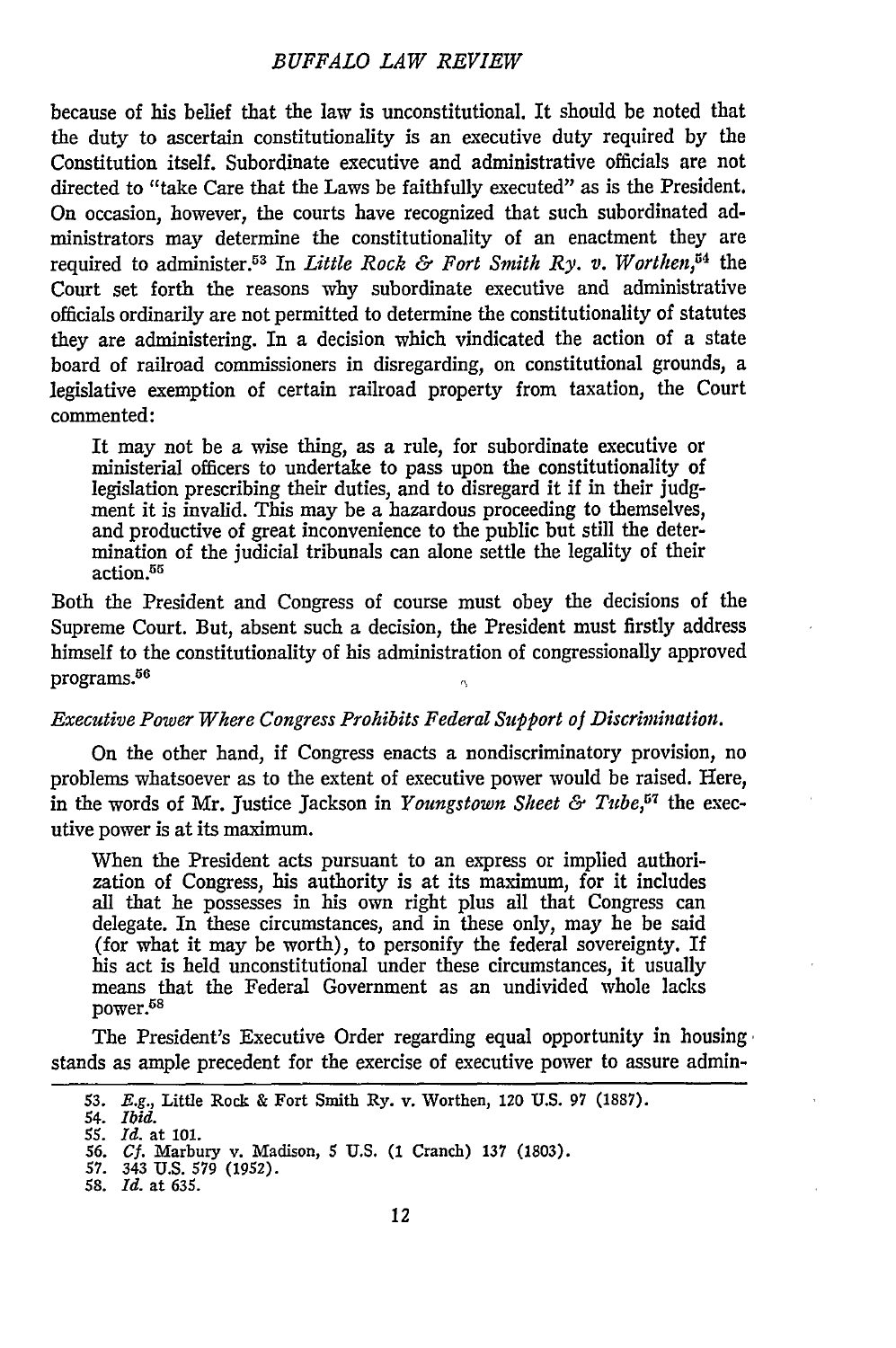*FEDERAL INTEREST IN EMPLOYMENT DISCRIMINATION*

istration of federal programs in a constitutional manner.<sup>59</sup> The order itself clearly reveals its constitutional basis:

[T]he executive branch of the Government, *in faithfully executing the laws of the United States which authorize Federal financial assistance,* directly or indirectly, for the provision, rehabilitation, and operation of housing and related facilities, is charged with an obligation and duty to assure that those laws are fairly administered and that benefits thereunder are made available to all Americans without regard to their race, color, creed, or national origin. (Emphasis added.)

Among the sanctions which may be imposed for violation of the policy of nondiscrimination is withholding of federal assistance. Section 302 of the Order expressly provides that appropriate departments and agencies may:

- (a) cancel or terminate in whole or in part any agreement or contract with such person, firm, or State or local public agency providing for a loan, grant, contribution, or other Federal aid, or for the payment of a commission or fee;
- (b) refrain from extending any further aid under any program administered by it and affected by this order until it is satisfied that the affected person, firm or State or local public agency will comply with the rules, regulations, and procedures issued or adopted pursuant to this order, and any nondiscrimination provisions included in any agreement or contract;
- (c) refuse to approve a lending institution or any other lender as a beneficiary under any program administered by it which is affected by this order or revoke such approval if previously given.

There is little doubt as to the constitutional authority of the President to issue an order with such provisions.

There would appear to be little doubt that the issuance of the Executive Order in housing is constitutional. It can be concluded that the President has authority to act, based: (1) in part upon the provisions of 42 U. S. C., section 1982 ("all citizens of the United States shall have the same right in every state **.. .**as is enjoyed **by** white citizens thereof to inherit, purchase, lease, sell, hold and convey real . . . property"); (2) in part on the constitutional requirements for equal protection of the'laws and due process (particularly as interpreted by the Supreme Court in *Hurd v. Hodge,60* ruling that a federal court may not lend its aid to enforcement of a private racially restrictive covenant); (3) in part on the precedent of the Executive Orders requiring a nondiscrimination clause in government contracts; and (4) in part on the rulemaking powers conferred on the housing agencies by their basic statutes.

Moreover, the issuance of Executive Orders imposing and renewing prohibitions against discrimination on the basis of race in employment and contract work for the federal government reaffirms the underlying constitutional power of the President to direct the manner of expenditure of federal funds or

 $\circ$ 

<sup>59.</sup> Executive Order 11063, **27** Fed. Reg. 11527 (1962).

**<sup>60.</sup>** 334 **U.S.** 24 (1948).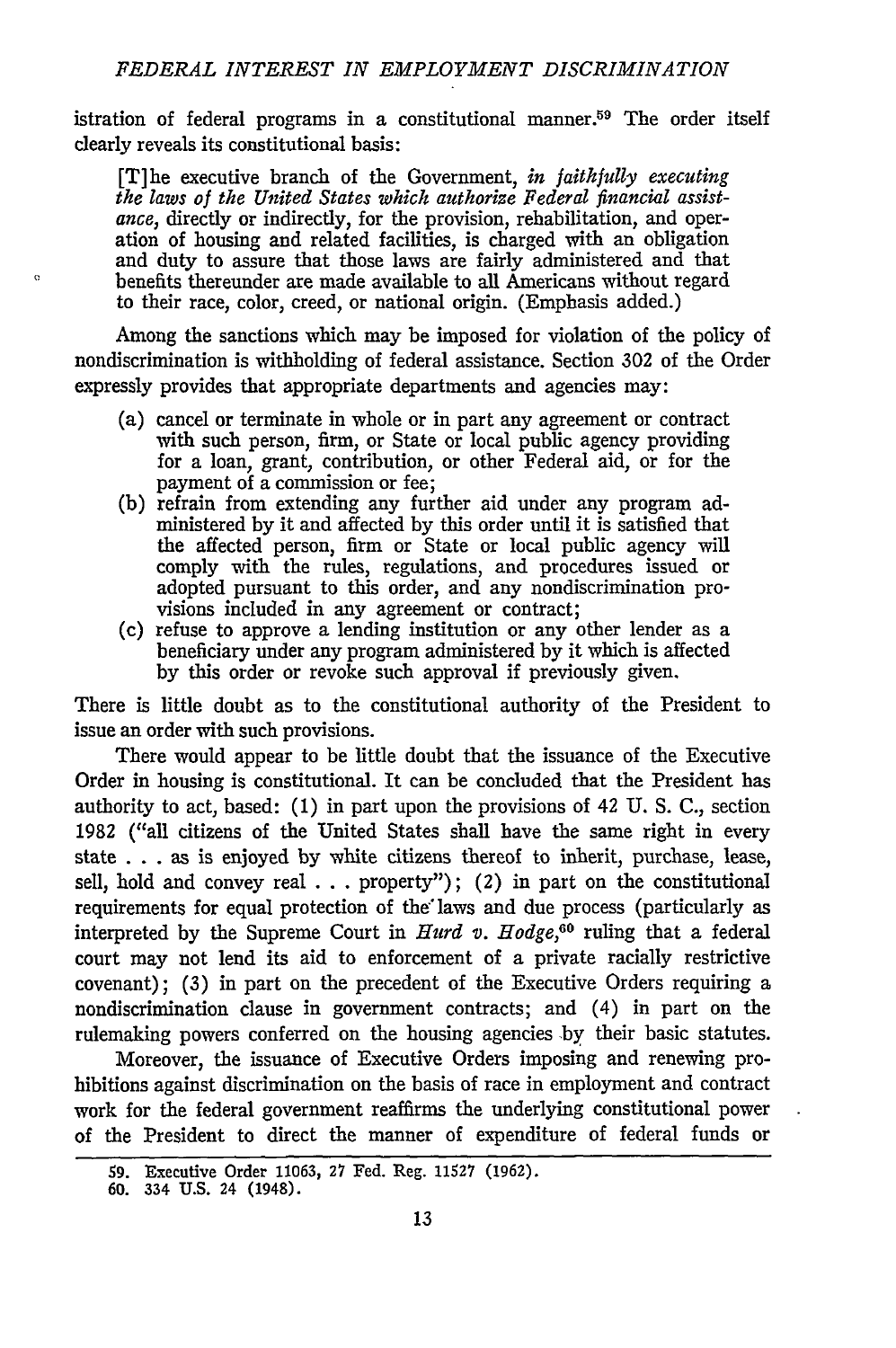ultimately to require the withholding of federal expenditures in specified circumstances. The last reaffirmation of this executive power was in President Kennedy's Executive Order **10925.61** The constitutional foundation for the issuance of the Order has been commented upon extensively in legal literature.<sup>62</sup>

The President in addition to his overriding executive authority pursuant to his constitutional duty to take care that the laws be faithfully executed has by statute the power to direct the manner in which Government business is conducted. 63 Section *22* of title **5** of the United States Code provides that each executive department head

... is authorized to prescribe regulations, not inconsistent with law, for the government of his department, the conduct of its officers and clerks, the distribution and performance of its business, and the custody, use, and preservation of the records, papers and property appertaining to it.

In addition, the present federal budget system makes provision for the withholding of expenditure of appropriated funds. The position of the Bureau of the Budget is:

In requiring that money be placed in reserve, the Bureau proceeds also on the principle that ordinarily an appropriation is merely an authorization and not a mandate to spend money for the specified purpose. <sup>64</sup>

On matters of defense expenditures, there is a considerable body of executive precedent in withholding appropriated funds.<sup>65</sup>

In considering the power of the executive to assure nondiscrimination in federal assistance, it is important to recognize that a number of significant steps already have been taken toward that objective by heads of executive departments.

For example, former Secretary Ribicoff ruled that beginning in September 1963, racially segregated public education would not be considered "suitable" under the terms of the Impacted Area school program for children residing on federal properties. Several important steps were taken to implement this ruling. First, the Departments of Health, Education and Welfare, and Justice undertook a series of negotiations with school districts in an effort to secure compliance. As a result, fifteen districts said that they would admit on-base children on a nonracial basis, and most have gone beyond this by indicating that they would adopt policies of desegregation which would benefit all students within the district. In five areas where compliance was not forthcoming, the

<sup>61.</sup> **26** Fed. Reg. 1977 (1961).

<sup>62.</sup> See Speck, note 45 supra; Birnbaum, Equal Employment Opportunity in<br>Executive Order 10925; 11 Kan. L. Rev. 17 (1962); Bennett, Non-Discrimination Provisions<br>of Federal Contracts, Mich. S.B.J. 21 (March 1952); and Pasle *Clause in Government Contracts,* 43 Va. L. Rev. **837 (1957).**

**<sup>63.</sup>** Rev. Stat. § **161** (1875), 5 **U.S.C.** 22 **(1958).**

<sup>64.</sup> See Wallace, Congressional Control of Federal Spending 145 (1960). 65. *Id.* at 146.